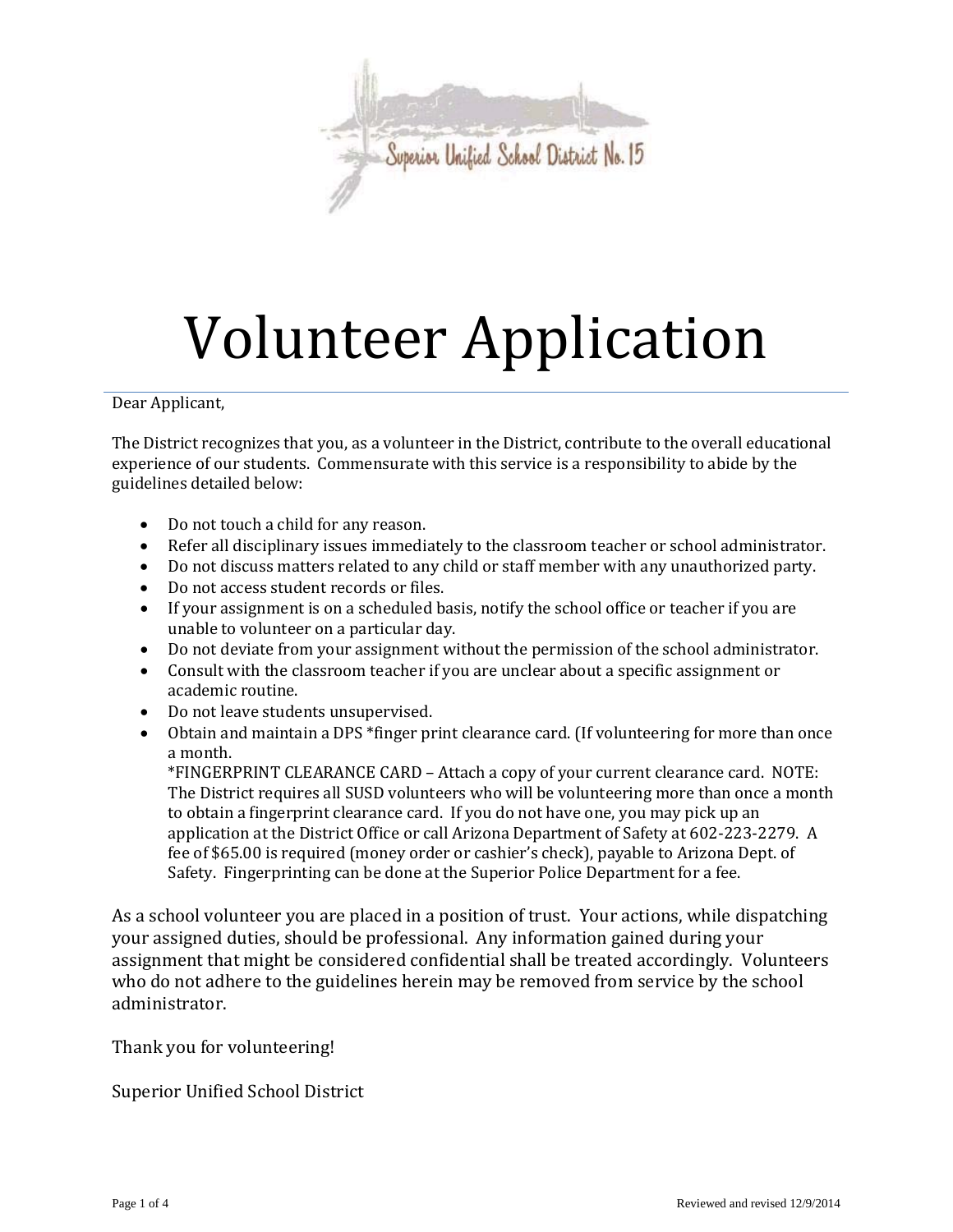

## **VOLUNTEER APPLICATION**

| It is the policy of the Superior Unified School District to provide all persons with equal employment and educational opportunities regardless of race, color, sex,<br>national origin, religion, marital status, age or handicap.<br>Es la polisa del Distrito Escolar Unifacado de Superior de proveer a todas las personas igualdad de empleo y las oportunidades educacionales sin distinccion<br>sobre de raza, color, sexo, origen nacional, religion, estado civil, edad o desabilidad. |                                     |
|------------------------------------------------------------------------------------------------------------------------------------------------------------------------------------------------------------------------------------------------------------------------------------------------------------------------------------------------------------------------------------------------------------------------------------------------------------------------------------------------|-------------------------------------|
|                                                                                                                                                                                                                                                                                                                                                                                                                                                                                                |                                     |
|                                                                                                                                                                                                                                                                                                                                                                                                                                                                                                |                                     |
|                                                                                                                                                                                                                                                                                                                                                                                                                                                                                                |                                     |
|                                                                                                                                                                                                                                                                                                                                                                                                                                                                                                |                                     |
|                                                                                                                                                                                                                                                                                                                                                                                                                                                                                                |                                     |
| Please list days and times you are available to volunteer.                                                                                                                                                                                                                                                                                                                                                                                                                                     |                                     |
| <b>Teacher Statement</b><br>I request the above named volunteer be assigned to my classroom area.                                                                                                                                                                                                                                                                                                                                                                                              |                                     |
| Teacher Signature                                                                                                                                                                                                                                                                                                                                                                                                                                                                              | Date                                |
| Principal Statement<br>I recommend approval of the above named volunteer.                                                                                                                                                                                                                                                                                                                                                                                                                      |                                     |
| Principal Signature                                                                                                                                                                                                                                                                                                                                                                                                                                                                            | Date                                |
| <b>Superintendent Statement</b>                                                                                                                                                                                                                                                                                                                                                                                                                                                                |                                     |
| _______ Volunteer applicant is approved                                                                                                                                                                                                                                                                                                                                                                                                                                                        | Volunteer applicant is not approved |
| Superintendent Signature                                                                                                                                                                                                                                                                                                                                                                                                                                                                       | Date                                |
|                                                                                                                                                                                                                                                                                                                                                                                                                                                                                                | *AREAS AVAILABLE                    |
| Classroom                                                                                                                                                                                                                                                                                                                                                                                                                                                                                      | School Library Aide                 |
| <b>Special Education Classroom</b>                                                                                                                                                                                                                                                                                                                                                                                                                                                             | <b>School Bus Monitor</b>           |
| Clerical                                                                                                                                                                                                                                                                                                                                                                                                                                                                                       | Cafeteria Aide/Monitor              |
| Maintenance/Custodial                                                                                                                                                                                                                                                                                                                                                                                                                                                                          | Tutor                               |
| Playground                                                                                                                                                                                                                                                                                                                                                                                                                                                                                     | My Child's Classroom                |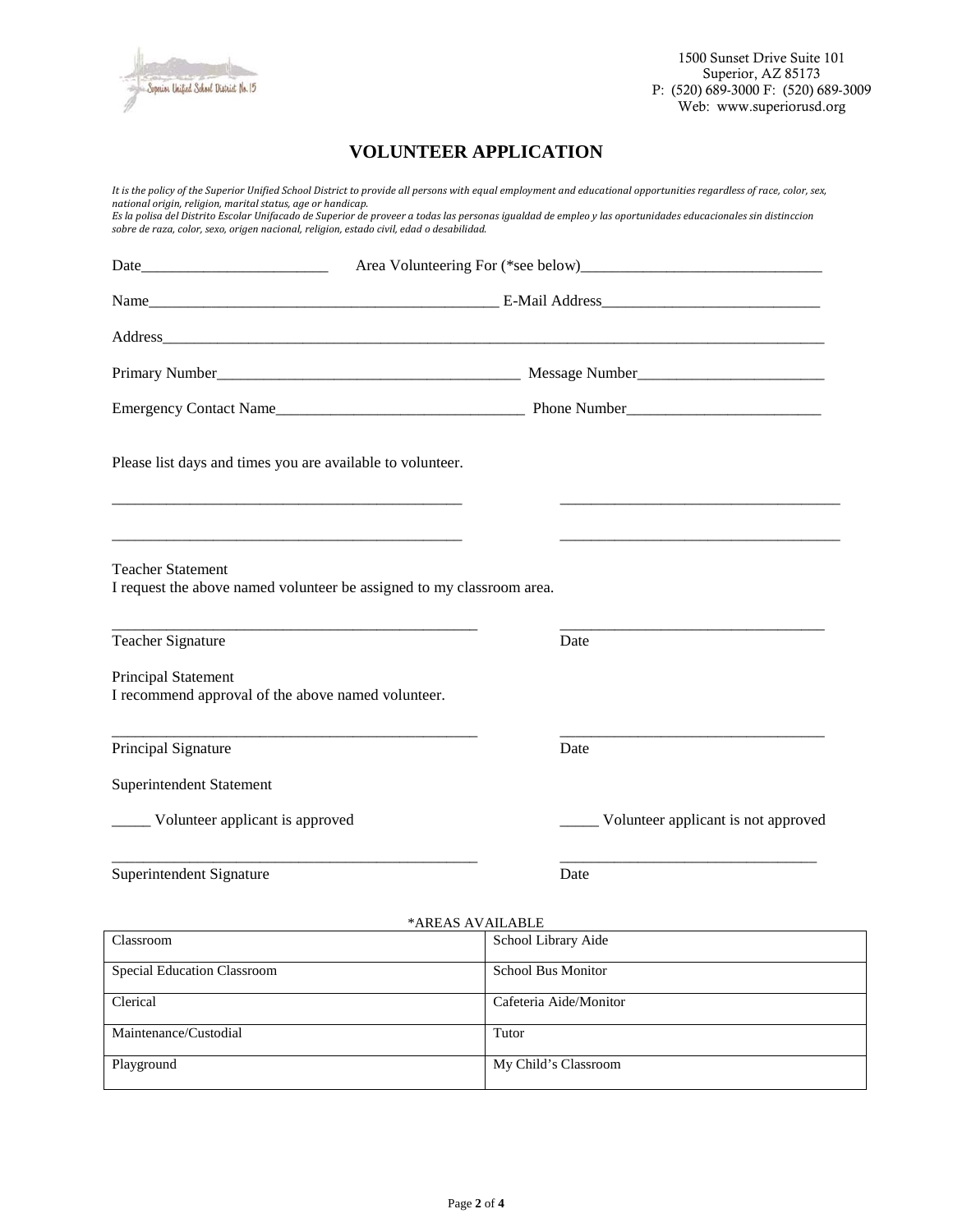#### **VOLUNTEER CONFIDENTIALITY AGREEMENT**

#### **Volunteers are required to comply with all requirements concerning handling of and exposure to confidential information and materials in the school setting.**

I, \_\_\_\_\_\_\_\_\_\_\_\_\_\_\_\_\_\_\_\_\_\_\_\_\_\_\_\_\_\_\_\_\_\_\_\_, a volunteer of Superior Unified School District #15, have been informed of my personal responsibility to honor and protect confidential matters and documents to which I have been/will be exposed or have access to in my official volunteer duties. Furthermore, I understand and agree that willful violation of the confidentiality of any student's school related information shall result in immediate removal from my volunteer assignment.

\_\_\_\_\_\_\_\_\_\_\_\_\_\_\_\_\_\_\_\_\_\_\_\_\_\_\_\_\_\_\_\_\_\_\_\_\_\_\_\_\_ \_\_\_\_\_\_\_\_\_\_\_\_\_\_\_\_\_\_\_\_\_\_\_\_\_\_\_\_\_\_\_

Volunteer Signature Date

#### **VOLUNTEER CERTIFICATION AND CREDENTIALING REQUIREMENT**

I, \_\_\_\_\_\_\_\_\_\_\_\_\_\_\_\_\_\_\_\_\_\_\_\_\_\_\_\_\_\_\_\_\_\_\_\_\_\_\_\_\_\_, do hereby certify that I have never been

convicted of or admitted in open court or pursuant to a plea agreement committing, and am not now awaiting trial for committing, any of the following criminal offenses in the State of Arizona or similar offenses in any other jurisdiction:

| Sexual abuse of a minor                                        | Misdemeanor offenses involving the possession or use    |
|----------------------------------------------------------------|---------------------------------------------------------|
| Incest                                                         | of marijuana or dangerous drugs                         |
| First or second-degree murder                                  | Burglary in the first degree                            |
| Kidnapping                                                     | Burglary in the second or third degree                  |
| Sexual assault                                                 | Aggravated or armed robbery                             |
| Sexual exploitation of a minor                                 | Robbery                                                 |
| Felony offenses involving contributing to the                  | A dangerous crime against children as defined in A.R.S. |
| delinquency of a minor                                         | 13-604.01                                               |
| Commercial sexual exploitation of a minor                      | Child abuse                                             |
| Felony offenses involving sale, distribution, or               | Sexual conduct with a minor                             |
| transportation of, offer to sell, transport, or distribute, or | Molestation of a child                                  |
| conspiracy to sell, transport, or distribute marijuana or      | Manslaughter                                            |
| dangerous or narcotic drugs                                    | Assault or Aggravated assault                           |
| Felony offenses involving the possession or use of             | Exploitation of minors involving drug offenses.         |
| marijuana, dangerous drugs or narcotic drugs                   | Arson                                                   |

If yes, on a separate piece of paper, please give an explanation.

Signature Date

Under penalty of prosecution and dismissal, I hereby certify that the information on this application is true, accurate and complete.

\_\_\_\_\_\_\_\_\_\_\_\_\_\_\_\_\_\_\_\_\_\_\_\_\_\_\_\_\_\_\_\_\_\_\_\_\_\_\_\_\_ \_\_\_\_\_\_\_\_\_\_\_\_\_\_\_\_\_\_\_\_\_\_\_\_\_\_\_\_\_\_\_\_\_\_

\_\_\_\_\_\_\_\_\_\_\_\_\_\_\_\_\_\_\_\_\_\_\_\_\_\_\_\_\_\_\_\_\_\_\_\_\_\_\_\_ \_\_\_\_\_\_\_\_\_\_\_\_\_\_\_\_\_\_\_\_\_\_\_\_\_\_\_\_\_\_\_

Signature Date